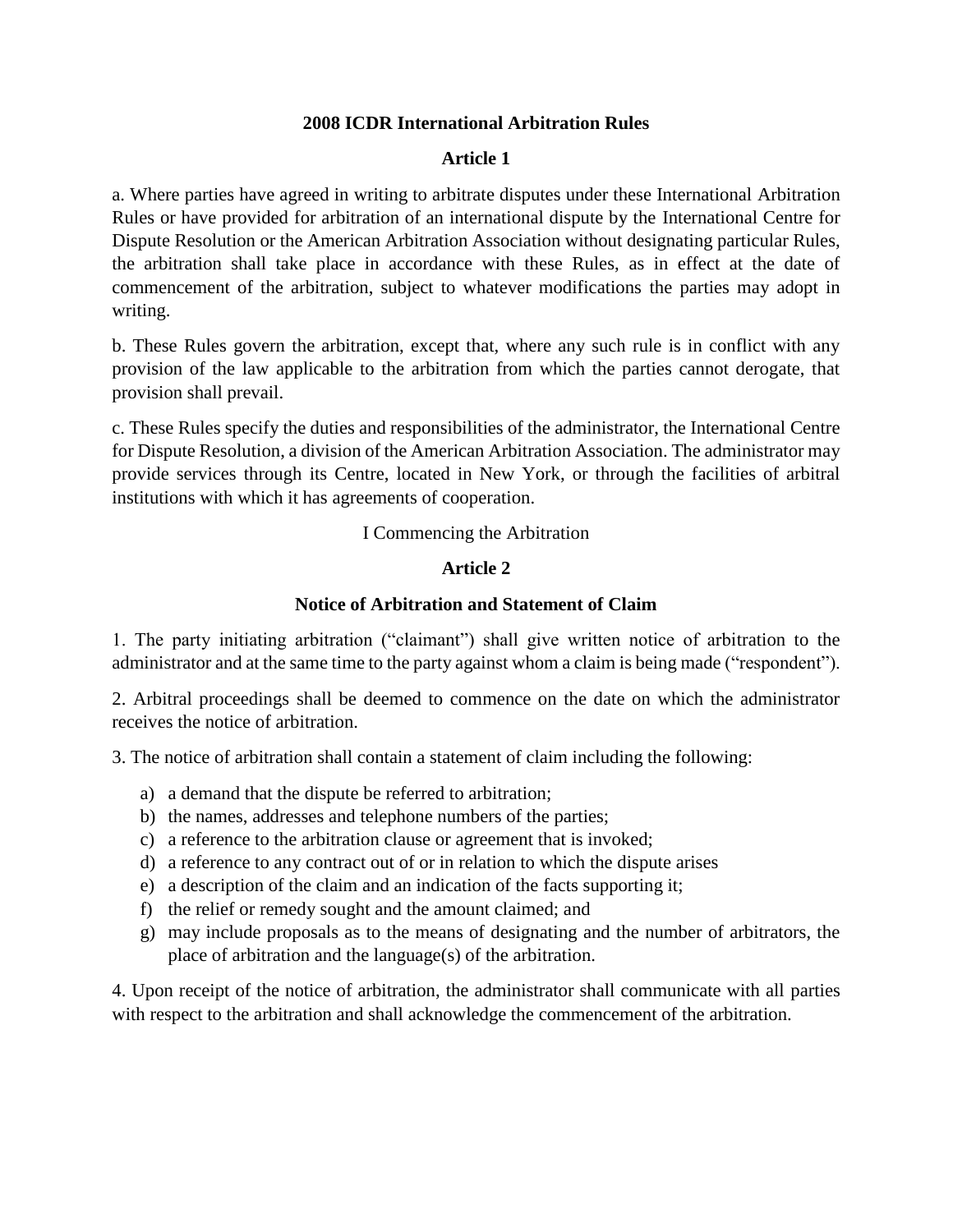# **Article 3**

#### **Statement of Defense and Counterclaim**

1. Within 30 days after the commencement of the arbitration, a respondent shall submit a written statement of defense, responding to the issues raised in the notice of arbitration, to the claimant and any other parties, and to the administrator.

2. At the time a respondent submits its statement of defense, a respondent may make counterclaims or assert setoffs as to any claim covered by the agreement to arbitrate, as to which the claimant shall within 30 days submit a written statement of defense to the respondent and any other parties and to the administrator.

3. A respondent shall respond to the administrator, the claimant and other parties within 30 days after the commencement of the arbitration as to any proposals the claimant may have made as to the number of arbitrators, the place of the arbitration or the language(s) of the arbitration, except to the extent that the parties have previously agreed as to these matters.

4. The arbitral tribunal, or the administrator if the arbitral tribunal has not yet been formed, may extend any of the time limits established in this article if it considers such an extension justified.

# **Article 4**

# **Amendments to Claims**

During the arbitral proceedings, any party may amend or supplement its claim, counterclaim or defense, unless the tribunal considers it inappropriate to allow such amendment or supplement because of the party's delay in making it, prejudice to the other parties or any other circumstances. A party may not amend or supplement a claim or counterclaim if the amendment or supplement would fall outside the scope of the agreement to arbitrate.

II The Tribunal

# **Article 5**

# **Number of Arbitrators**

If the parties have not agreed on the number of arbitrators, one arbitrator shall be appointed unless the administrator determines in its discretion that three arbitrators are appropriate because of the large size, complexity or other circumstances of the case.

# **Article 6**

# **Appointment of Arbitrators**

1. The parties may mutually agree upon any procedure for appointing arbitrators and shall inform the administrator as to such procedure.

2. The parties may mutually designate arbitrators, with or without the assistance of the administrator. When such designations are made, the parties shall notify the administrator so that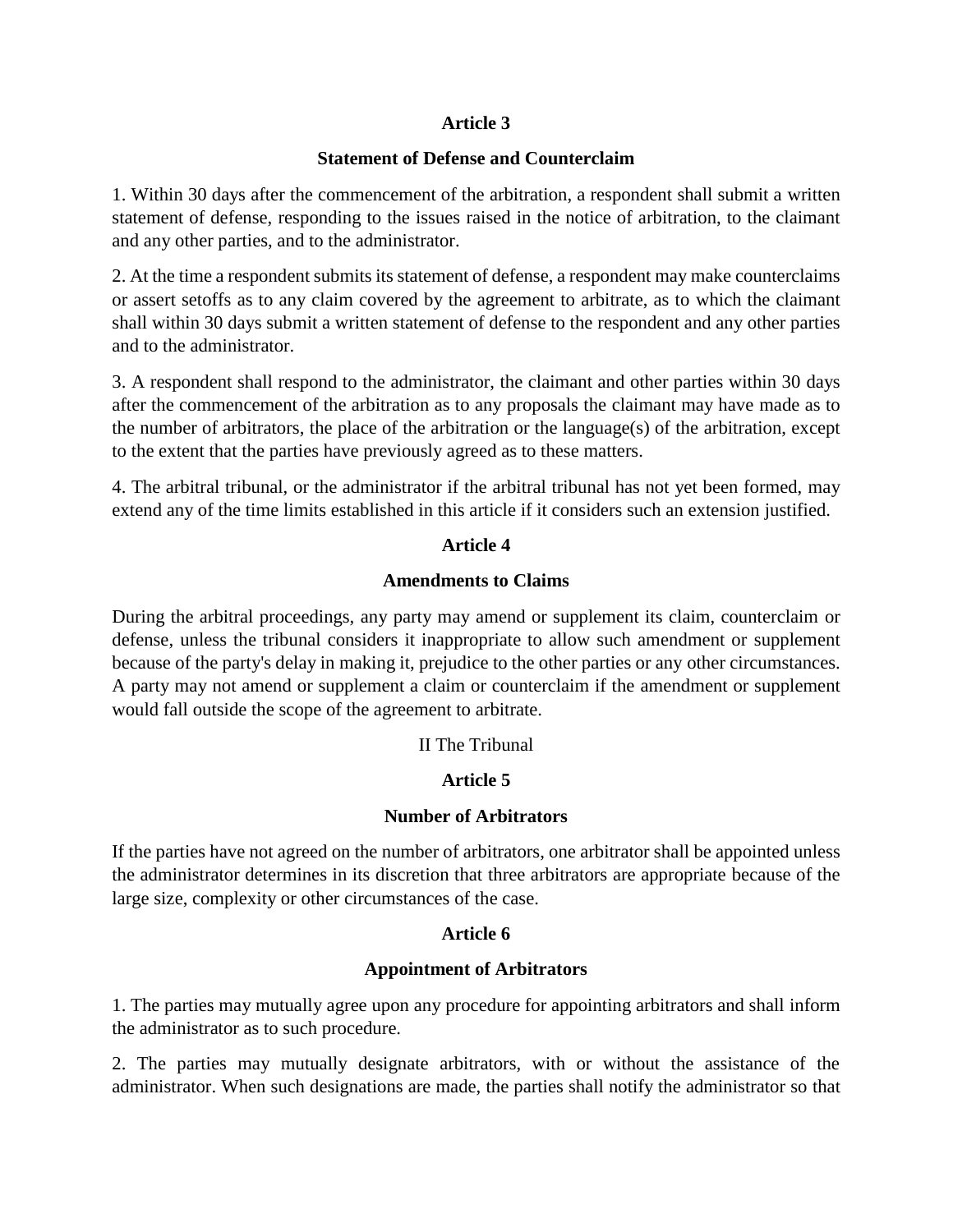notice of the appointment can be communicated to the arbitrators, together with a copy of these Rules.

3. If within 45 days after the commencement of the arbitration, all of the parties have not mutually agreed on a procedure for appointing the arbitrator(s) or have not mutually agreed on the designation of the arbitrator(s), the administrator shall, at the written request of any party, appoint the arbitrator(s) and designate the presiding arbitrator. If all of the parties have mutually agreed upon a procedure for appointing the arbitrator(s), but all appointments have not been made within the time limits provided in that procedure, the administrator shall, at the written request of any party, perform all functions provided for in that procedure that remain to be performed.

4. In making such appointments, the administrator, after inviting consultation with the parties, shall endeavor to select suitable arbitrators. At the request of any party or on its own initiative, the administrator may appoint nationals of a country other than that of any of the parties.

5. Unless the parties have agreed otherwise no later than 45 days after the commencement of the arbitration, if the notice of arbitration names two or more claimants or two or more respondents, the administrator shall appoint all the arbitrators.

# **Article 7**

# **Impartiality and Independence of Arbitrators**

1. Arbitrators acting under these Rules shall be impartial and independent. Prior to accepting appointment, a prospective arbitrator shall disclose to the administrator any circumstance likely to give rise to justifiable doubts as to the arbitrator's impartiality or independence. If, at any stage during the arbitration, new circumstances arise that may give rise to such doubts, an arbitrator shall promptly disclose such circumstances to the parties and to the administrator.

Upon receipt of such information from an arbitrator or a party, the administrator shall communicate it to the other parties and to the tribunal.

2. No party or anyone acting on its behalf shall have any ex parte communication relating to the case with any arbitrator, or with any candidate for appointment as party-appointed arbitrator except to advise the candidate of the general nature of the controversy and of the anticipated proceedings and to discuss the candidate's qualifications, availability or independence in relation to the parties, or to discuss the suitability of candidates for selection as a third arbitrator where the parties or party designated arbitrators are to participate in that selection. No party or anyone acting on its behalf shall have any ex parte communication relating to the case with any candidate for presiding arbitrator.

# **Article 8**

# **Challenge of Arbitrators**

1. A party may challenge any arbitrator whenever circumstances exist that give rise to justifiable doubts as to the arbitrator's impartiality or independence. A party wishing to challenge an arbitrator shall send notice of the challenge to the administrator within 15 days after being notified of the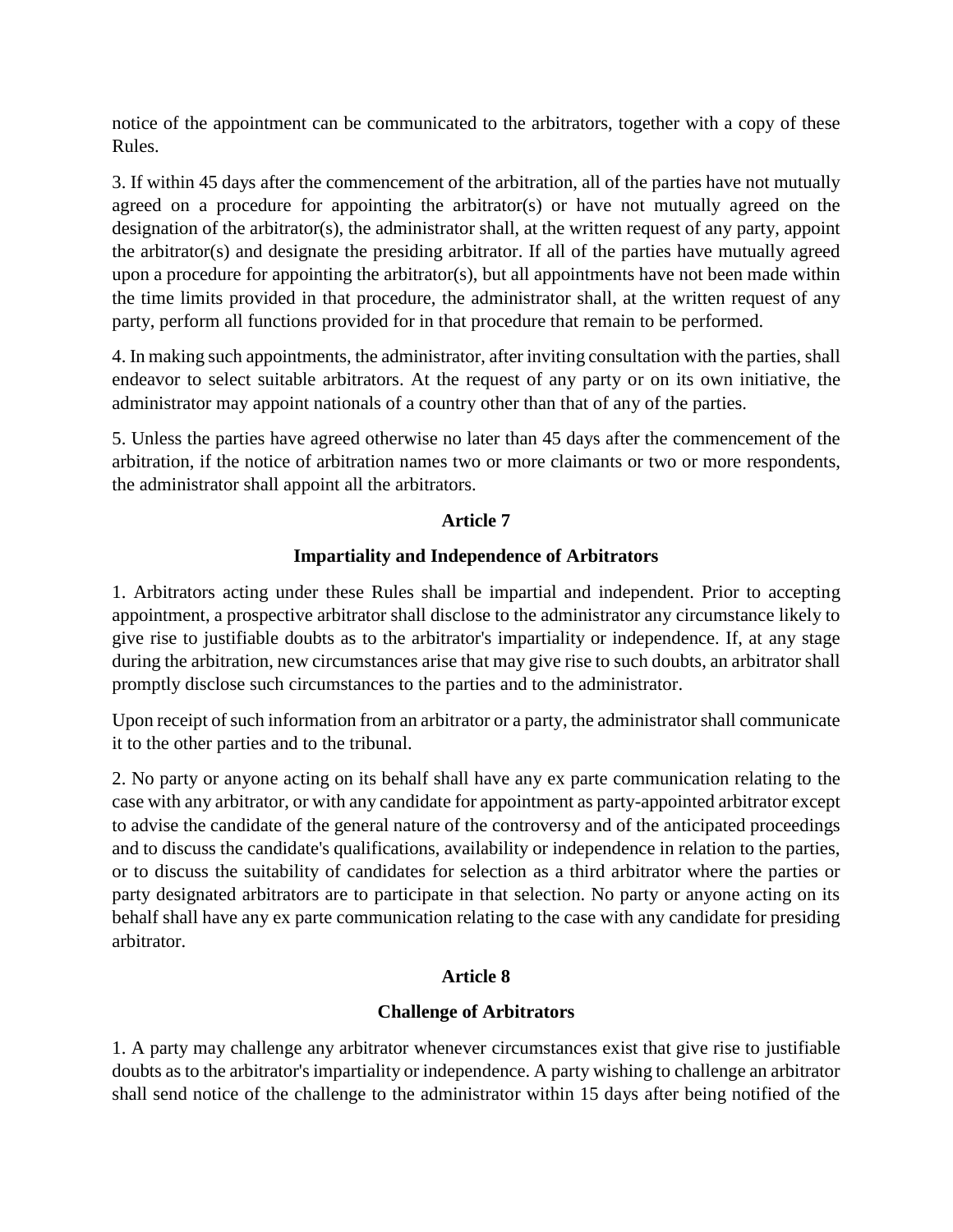appointment of the arbitrator or within 15 days after the circumstances giving rise to the challenge become known to that party.

2. The challenge shall state in writing the reasons for the challenge.

3. Upon receipt of such a challenge, the administrator shall notify the other parties of the challenge. When an arbitrator has been challenged by one party, the other party or parties may agree to the acceptance of the challenge and, if there is agreement, the arbitrator shall withdraw. The challenged arbitrator may also withdraw from office in the absence of such agreement. In neither case does withdrawal imply acceptance of the validity of the grounds for the challenge.

#### **Article 9**

If the other party or parties do not agree to the challenge or the challenged arbitrator does not withdraw, the administrator in its sole discretion shall make the decision on the challenge.

# **Article 10**

#### **Replacement of an Arbitrator**

If an arbitrator withdraws after a challenge, or the administrator sustains the challenge, or the administrator determines that there are sufficient reasons to accept the resignation of an arbitrator, or an arbitrator dies, a substitute arbitrator shall be appointed pursuant to the provisions of Article 6, unless the parties otherwise agree.

#### **Article 11**

1. If an arbitrator on a three-person tribunal fails to participate in the arbitration for reasons other than those identified in Article 10, the two other arbitrators shall have the power in their sole discretion to continue the arbitration and to make any decision, ruling or award, notwithstanding the failure of the third arbitrator to participate. In determining whether to continue the arbitration or to render any decision, ruling or award without the participation of an arbitrator, the two other arbitrators shall take into account the stage of the arbitration, the reason, if any, expressed by the third arbitrator for such nonparticipation and such other matters as they consider appropriate in the circumstances of the case. In the event that the two other arbitrators determine not to continue the arbitration without the participation of the third arbitrator, the administrator on proof satisfactory to it shall declare the office vacant, and a substitute arbitrator shall be appointed pursuant to the provisions of Article 6, unless the parties otherwise agree.

2. If a substitute arbitrator is appointed under either Article 10 or Article 11, the tribunal shall determine at its sole discretion whether all or part of any prior hearings shall be repeated.

III General Conditions

# **Article 12 Representation**

Any party may be represented in the arbitration. The names, addresses and telephone numbers of representatives shall be communicated in writing to the other parties and to the administrator. Once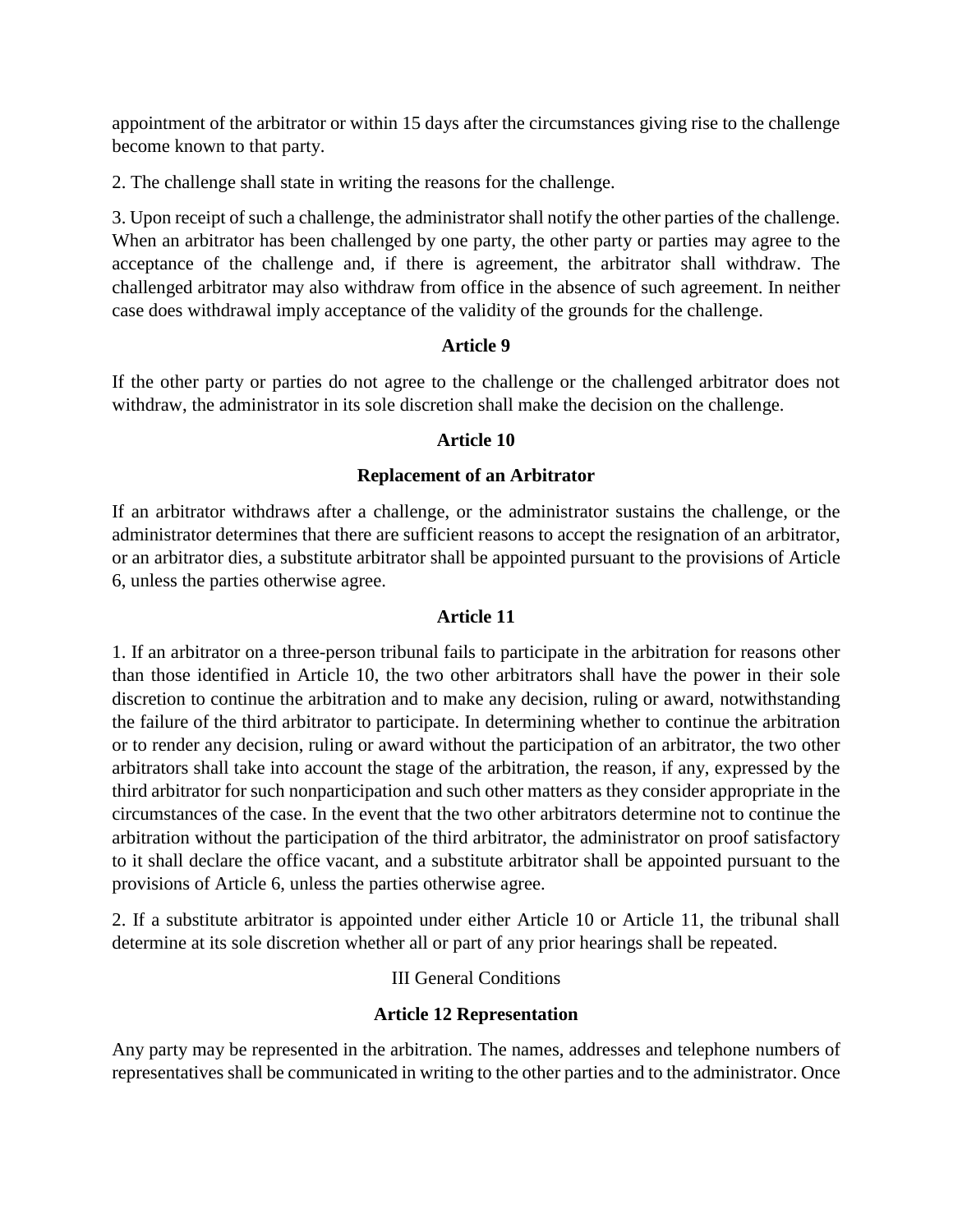the tribunal has been established, the parties or their representatives may communicate in writing directly with the tribunal.

#### **Article 13**

#### **Place of Arbitration**

1. If the parties disagree as to the place of arbitration, the administrator may initially determine the place of arbitration, subject to the power of the tribunal to determine finally the place of arbitration within 60 days after its constitution. All such determinations shall be made having regard for the contentions of the parties and the circumstances of the arbitration.

2. The tribunal may hold conferences or hear witnesses or inspect property or documents at any place it deems appropriate. The parties shall be given sufficient written notice to enable them to be present at any such proceedings.

# **Article 14**

#### **Language**

If the parties have not agreed otherwise, the language(s) of the arbitration shall be that of the documents containing the arbitration agreement, subject to the power of the tribunal to determine otherwise based upon the contentions of the parties and the circumstances of the arbitration. The tribunal may order that any documents delivered in another language shall be accompanied by a translation into the language(s) of the arbitration.

#### **Article 15**

#### **Pleas as to Jurisdiction**

1. The tribunal shall have the power to rule on its own jurisdiction, including any objections with respect to the existence, scope or validity of the arbitration agreement.

2. The tribunal shall have the power to determine the existence or validity of a contract of which an arbitration clause forms a part. Such an arbitration clause shall be treated as an agreement independent of the other terms of the contract. A decision by the tribunal that the contract is null and void shall not for that reason alone render invalid the arbitration clause.

3. A party must object to the jurisdiction of the tribunal or to the arbitrability of a claim or counterclaim no later than the filing of the statement of defense, as provided in Article 3, to the claim or counterclaim that gives rise to the objection. The tribunal may rule on such objections as a preliminary matter or as part of the final award.

# **Article 16**

# **Conduct of the Arbitration**

1. Subject to these Rules, the tribunal may conduct the arbitration in whatever manner it considers appropriate, provided that the parties are treated with equality and that each party has the right to be heard and is given a fair opportunity to present its case.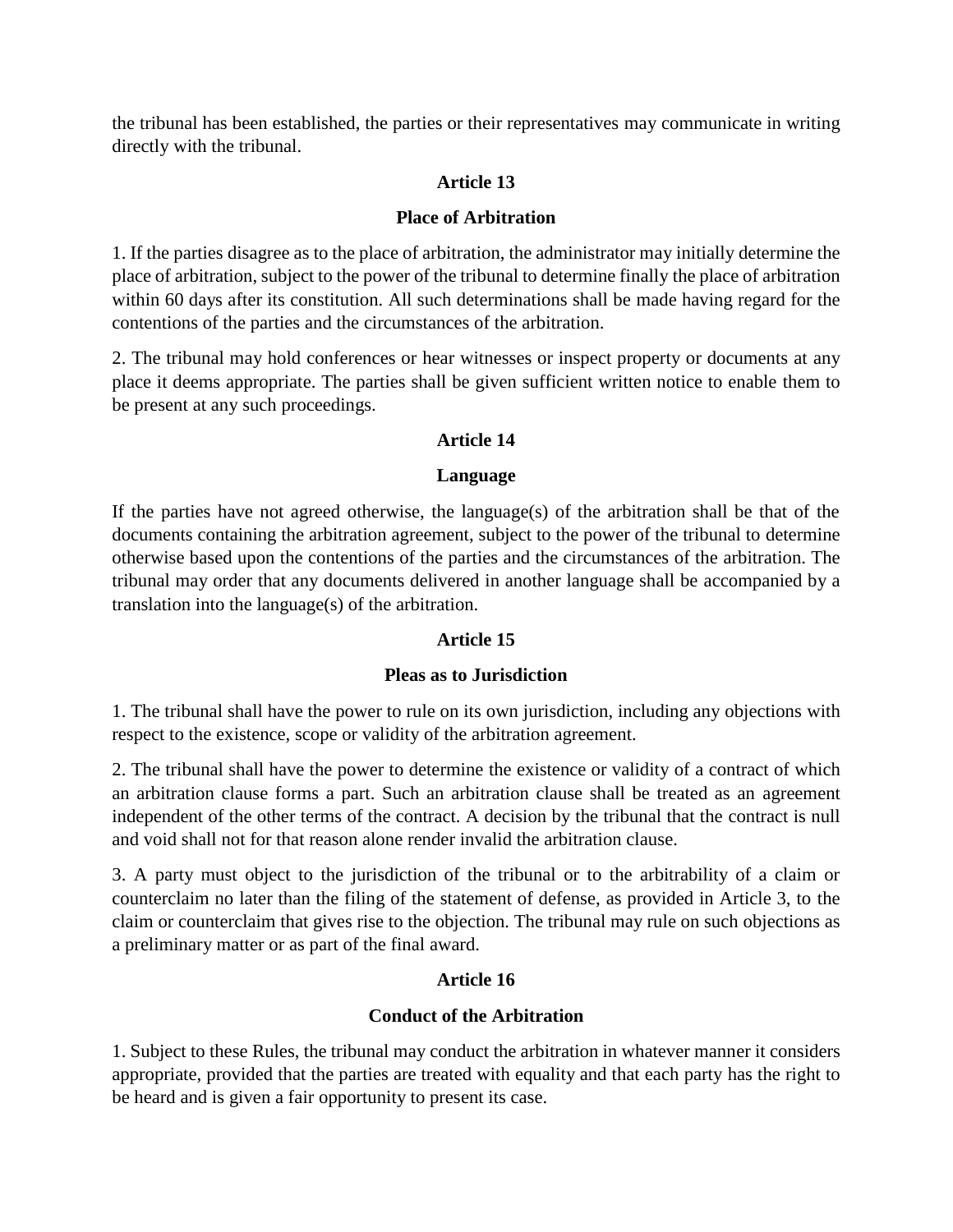2. The tribunal, exercising its discretion, shall conduct the proceedings with a view to expediting the resolution of the dispute. It may conduct a preparatory conference with the parties for the purpose of organizing, scheduling and agreeing to procedures to expedite the subsequent proceedings.

3. The tribunal may in its discretion direct the order of proof, bifurcate proceedings, exclude cumulative or irrelevant testimony or other evidence and direct the parties to focus their presentations on issues the decision of which could dispose of all or part of the case.

4. Documents or information supplied to the tribunal by one party shall at the same time be communicated by that party to the other party or parties.

# **Article 17**

#### **Further Written Statements**

1. The tribunal may decide whether the parties shall present any written statements in addition to statements of claims and counterclaims and statements of defense, and it shall fix the periods of time for submitting any such statements.

2. The periods of time fixed by the tribunal for the communication of such written statements should not exceed 45 days. However, the tribunal may extend such time limits if it considers such an extension justified.

#### **Article 18**

#### **Notices**

1. Unless otherwise agreed by the parties or ordered by the tribunal, all notices, statements and written communications may be served on a party by air mail, air courier, facsimile transmission, telex, telegram or other written forms of electronic communication addressed to the party or its representative at its last known address or by personal service.

2. For the purpose of calculating a period of time under these Rules, such period shall begin to run on the day following the day when a notice, statement or written communication is received. If the last day of such period is an official holiday at the place received, the period is extended until the first business day which follows. Official holidays occurring during the running of the period of time are included in calculating the period.

# **Article 19**

#### **Evidence**

1. Each party shall have the burden of proving the facts relied on to support its claim or defense.

2. The tribunal may order a party to deliver to the tribunal and to the other parties a summary of the documents and other evidence which that party intends to present in support of its claim, counterclaim or defense.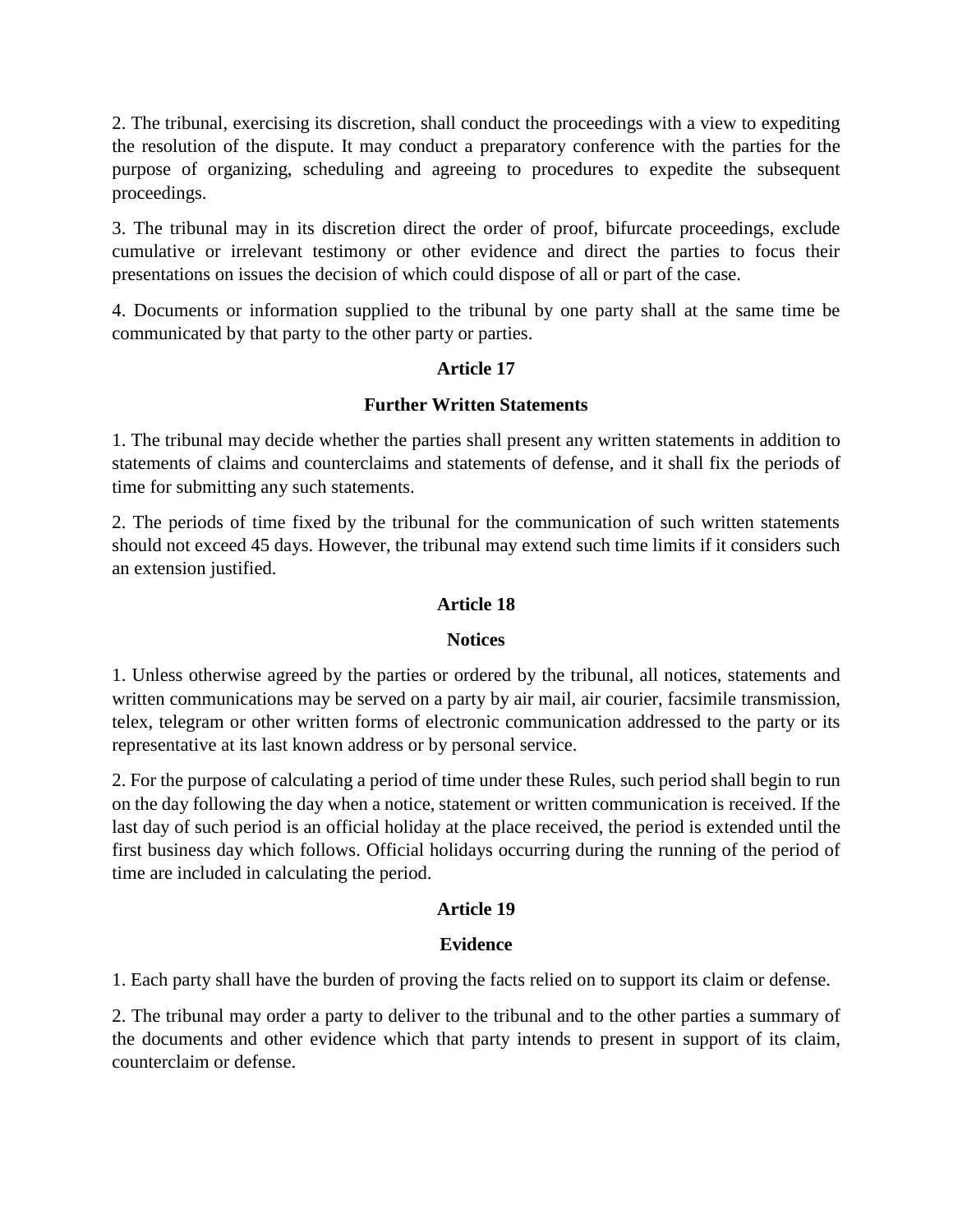3. At any time during the proceedings, the tribunal may order parties to produce other documents, exhibits or other evidence it deems necessary or appropriate.

# **Article 20**

# **Hearings**

1. The tribunal shall give the parties at least 30 days advance notice of the date, time and place of the initial oral hearing. The tribunal shall give reasonable notice of subsequent hearings.

2. At least 15 days before the hearings, each party shall give the tribunal and the other parties the names and addresses of any witnesses it intends to present, the subject of their testimony and the languages in which such witnesses will give their testimony.

3. At the request of the tribunal or pursuant to mutual agreement of the parties, the administrator shall make arrangements for the interpretation of oral testimony or for a record of the hearing.

4. Hearings are private unless the parties agree otherwise, or the law provides to the contrary. The tribunal may require any witness or witnesses to retire during the testimony of other witnesses. The tribunal may determine the manner in which witnesses are examined.

5. Evidence of witnesses may also be presented in the form of written statements signed by them.

6. The tribunal shall determine the admissibility, relevance, materiality and weight of the evidence offered by any party. The tribunal shall take into account applicable principles of legal privilege, such as those involving the confidentiality of communications between a lawyer and client.

# **Article 21**

# **Interim Measures of Protection**

1. At the request of any party, the tribunal may take whatever interim measures it deems necessary, including injunctive relief and measures for the protection or conservation of property.

2. Such interim measures may take the form of an interim award, and the tribunal may require security for the costs of such measures.

3. A request for interim measures addressed by a party to a judicial authority shall not be deemed incompatible with the agreement to arbitrate or a waiver of the right to arbitrate.

4. The tribunal may in its discretion apportion costs associated with applications for interim relief in any interim award or in the final award.

# **Article 22**

# **Experts**

1. The tribunal may appoint one or more independent experts to report to it, in writing, on specific issues designated by the tribunal and communicated to the parties.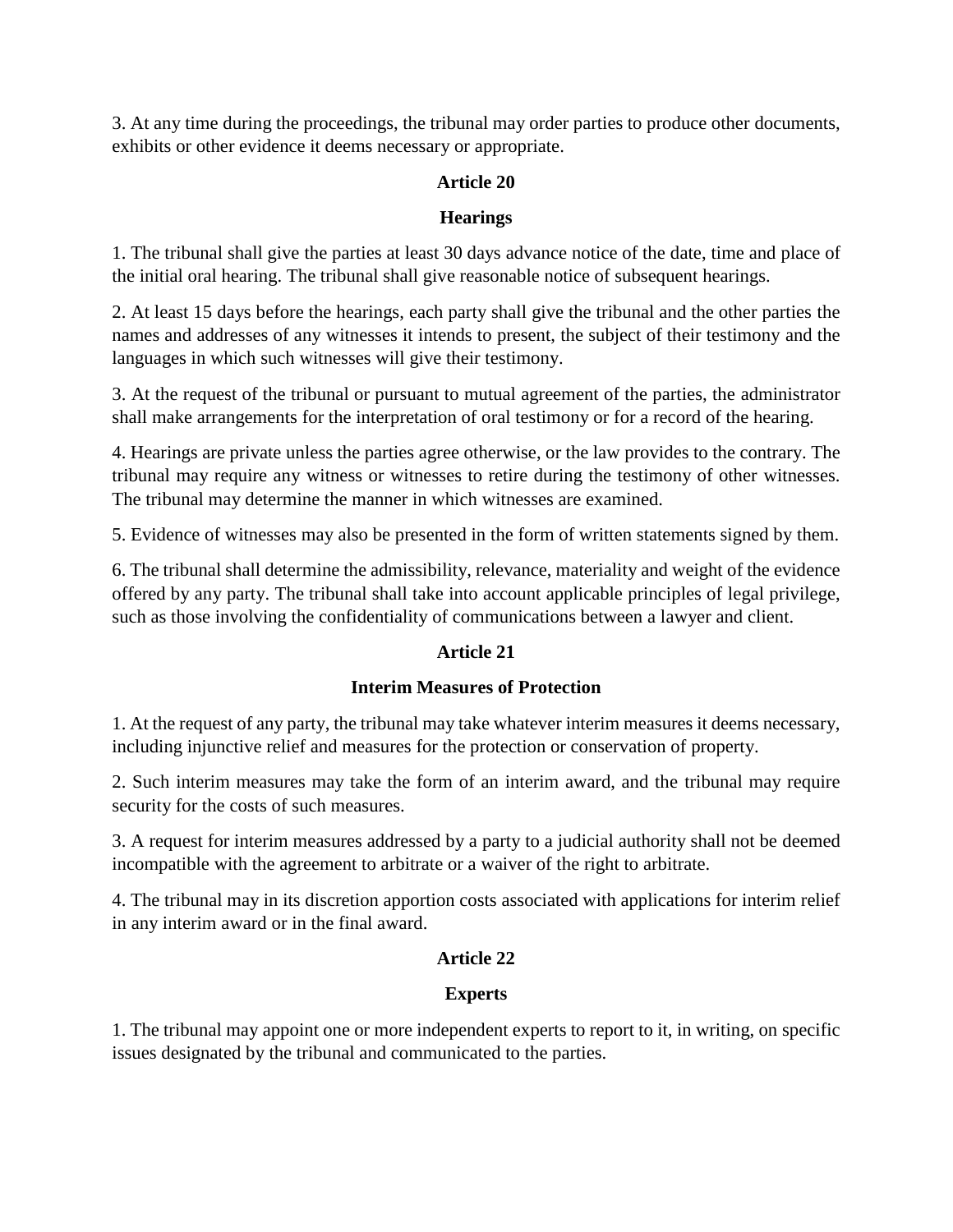2. The parties shall provide such an expert with any relevant information or produce for inspection any relevant documents or goods that the expert may require. Any dispute between a party and the expert as to the relevance of the requested information or goods shall be referred to the tribunal for decision.

3. Upon receipt of an expert's report, the tribunal shall send a copy of the report to all parties and shall give the parties an opportunity to express, in writing, their opinion on the report. A party may examine any document on which the expert has relied in such a report.

4. At the request of any party, the tribunal shall give the parties an opportunity to question the expert at a hearing. At this hearing, parties may present expert witnesses to testify on the points at issue.

# **Article 23**

#### **Default**

1. If a party fails to file a statement of defense within the time established by the tribunal without showing sufficient cause for such failure, as determined by the tribunal, the tribunal may proceed with the arbitration.

2. If a party, duly notified under these Rules, fails to appear at a hearing without showing sufficient cause for such failure, as determined by the tribunal, the tribunal may proceed with the arbitration.

3. If a party, duly invited to produce evidence or take any other steps in the proceedings, fails to do so within the time established by the tribunal without showing sufficient cause for such failure, as determined by the tribunal, the tribunal may make the award on the evidence before it.

# **Article 24**

#### **Closure of Hearing**

1. After asking the parties if they have any further testimony or evidentiary submissions and upon receiving negative replies or if satisfied that the record is complete, the tribunal may declare the hearings closed.

2. The tribunal in its discretion, on its own motion or upon application of a party, may reopen the hearings at any time before the award is made.

# **Article 25**

#### **Waiver of Rules**

A party who knows that any provision of the Rules or requirement under the Rules has not been complied with but proceeds with the arbitration without promptly stating an objection in writing thereto, shall be deemed to have waived the right to object.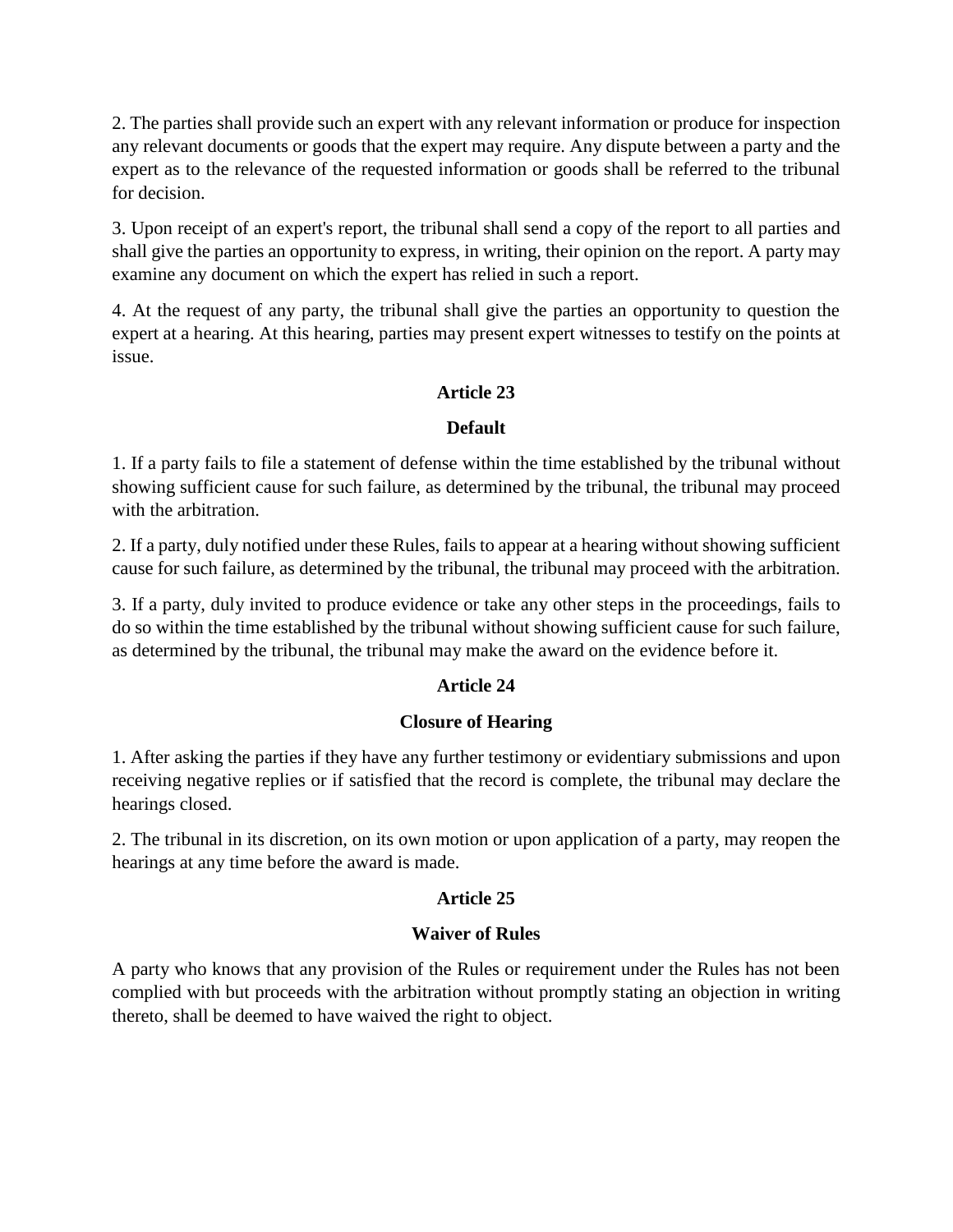#### **Article 26**

#### **Awards, Decisions and Rulings**

1. When there is more than one arbitrator, any award, decision or ruling of the arbitral tribunal shall be made by a majority of the arbitrators. If any arbitrator fails to sign the award, it shall be accompanied by a statement of the reason for the absence of such signature.

2. When the parties or the tribunal so authorize, the presiding arbitrator may make decisions or rulings on questions of procedure, subject to revision by the tribunal.

# **Article 27**

# **Form and Effect of the Award**

1. Awards shall be made in writing, promptly by the tribunal, and shall be final and binding on the parties. The parties undertake to carry out any such award without delay.

2. The tribunal shall state the reasons upon which the award is based, unless the parties have agreed that no reasons need be given.

3. The award shall contain the date and the place where the award was made, which shall be the place designated pursuant to Article 13.

4. An award may be made public only with the consent of all parties or as required by law.

5. Copies of the award shall be communicated to the parties by the administrator.

6. If the arbitration law of the country where the award is made requires the award to be filed or registered, the tribunal shall comply with such requirement.

7. In addition to making a final award, the tribunal may make interim, interlocutory or partial orders and awards.

8. Unless otherwise agreed by the parties, the administrator may publish or otherwise make publicly available selected awards, decisions and rulings that have been edited to conceal the names of the parties and other identifying details or that have been made publicly available in the course of enforcement or otherwise.

# **Article 28**

# **Applicable Laws and Remedies**

1. The tribunal shall apply the substantive law(s) or rules of law designated by the parties as applicable to the dispute. Failing such a designation by the parties, the tribunal shall apply such law(s) or rules of law as it determines to be appropriate.

2. In arbitrations involving the application of contracts, the tribunal shall decide in accordance with the terms of the contract and shall take into account usages of the trade applicable to the contract.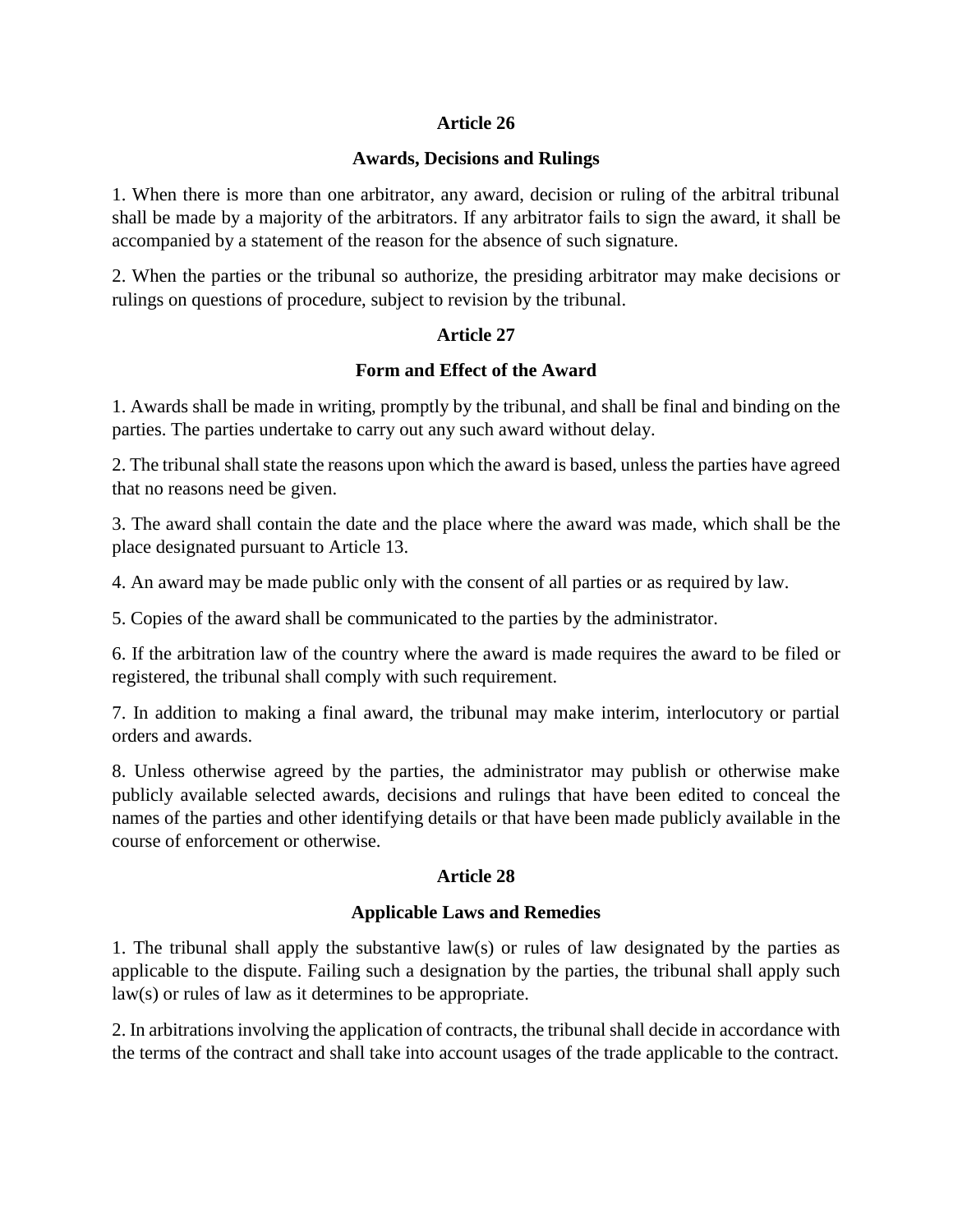3. The tribunal shall not decide as *amiable compositeur* or *ex aequo et bono* unless the parties have expressly authorized it to do so.

4. A monetary award shall be in the currency or currencies of the contract unless the tribunal considers another currency more appropriate, and the tribunal may award such pre-award and postaward interest, simple or compound, as it considers appropriate, taking into consideration the contract and applicable law.

5. Unless the parties agree otherwise, the parties expressly waive and forego any right to punitive, exemplary or similar damages unless a statute requires that compensatory damages be increased in a specified manner. This provision shall not apply to any award of arbitration costs to a party to compensate for dilatory or bad faith conduct in the arbitration.

# **Article 29**

# **Settlement or Other Reasons for Termination**

1. If the parties settle the dispute before an award is made, the tribunal shall terminate the arbitration and, if requested by all parties, may record the settlement in the form of an award on agreed terms. The tribunal is not obliged to give reasons for such an award.

2. If the continuation of the proceedings becomes unnecessary or impossible for any other reason, the tribunal shall inform the parties of its intention to terminate the proceedings. The tribunal shall thereafter issue an order terminating the arbitration, unless a party raises justifiable grounds for objection.

# **Article 30**

# **Interpretation or Correction of the Award**

1. Within 30 days after the receipt of an award, any party, with notice to the other parties, may request the tribunal to interpret the award or correct any clerical, typographical or computation errors or make an additional award as to claims presented but omitted from the award.

2. If the tribunal considers such a request justified, after considering the contentions of the parties, it shall comply with such a request within 30 days after the request.

# **Article 31**

# **Costs**

The tribunal shall fix the costs of arbitration in its award. The tribunal may apportion such costs among the parties if it determines that such apportionment is reasonable, taking into account the circumstances of the case.

Such costs may include:

(a) the fees and expenses of the arbitrators;

(b) the costs of assistance required by the tribunal, including its experts;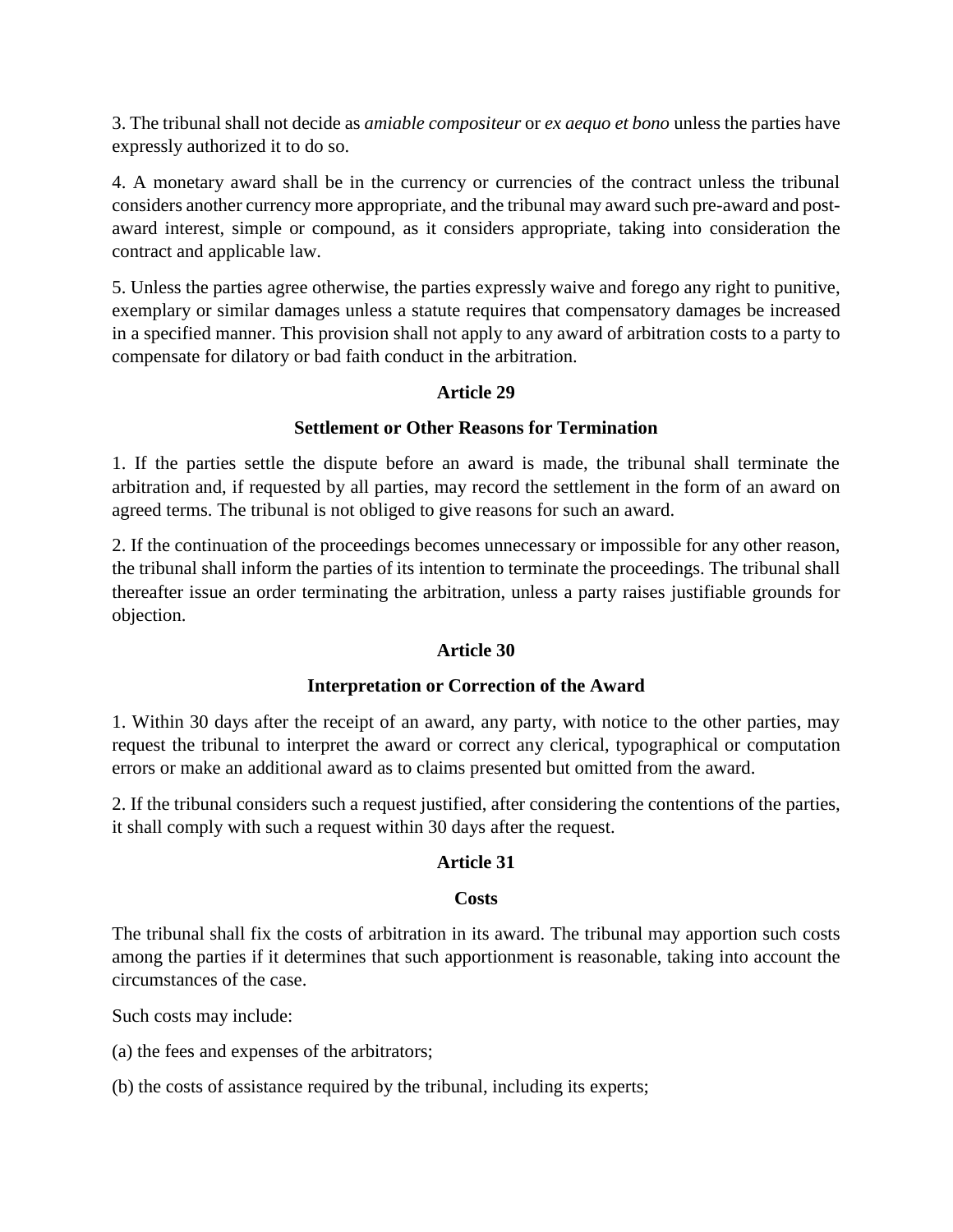(c) the fees and expenses of the administrator;

(d) the reasonable costs for legal representation of a successful party; and

(e) any such costs incurred in connection with an application for interim or emergency relief pursuant to Article 21.

#### **Article 32**

#### **Compensation of Arbitrators**

Arbitrators shall be compensated based upon their amount of service, taking into account their stated rate of compensation and the size and complexity of the case. The administrator shall arrange an appropriate daily or hourly rate, based on such considerations, with the parties and with each of the arbitrators as soon as practicable after the commencement of the arbitration. If the parties fail to agree on the terms of compensation, the administrator shall establish an appropriate rate and communicate it in writing to the parties.

# **Article 33**

# **Deposit of Costs**

1. When a party files claims, the administrator may request the filing party to deposit appropriate amounts as an advance for the costs referred to in Article 31, paragraphs (a), (b) and (c).

2. During the course of the arbitral proceedings, the tribunal may request supplementary deposits from the parties.

3. If the deposits requested are not paid in full within 30 days after the receipt of the request, the administrator shall so inform the parties, in order that one or the other of them may make the required payment. If such payments are not made, the tribunal may order the suspension or termination of the proceedings.

4. After the award has been made, the administrator shall render an accounting to the parties of the deposits received and return any unexpended balance to the parties.

# **Article 34**

# **Confidentiality**

Confidential information disclosed during the proceedings by the parties or by witnesses shall not be divulged by an arbitrator or by the administrator. Except as provided in Article 27, unless otherwise agreed by the parties, or required by applicable law, the members of the tribunal and the administrator shall keep confidential all matters relating to the arbitration or the award.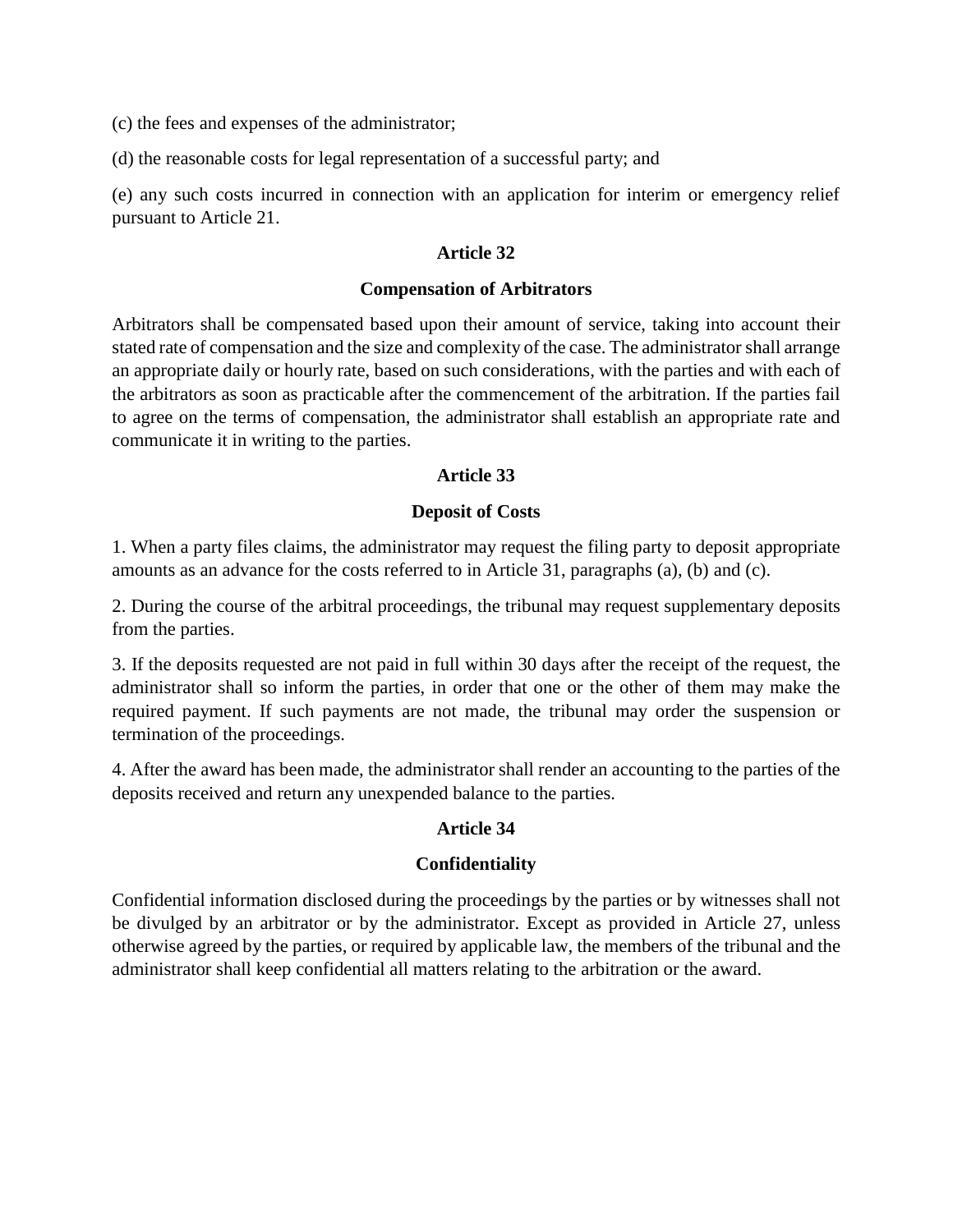#### **Article 35**

#### **Exclusion of Liability**

The members of the tribunal and the administrator shall not be liable to any party for any act or omission in connection with any arbitration conducted under these Rules, except that they may be liable for the consequences of conscious and deliberate wrongdoing.

#### **Article 36**

#### **Interpretation of Rules**

The tribunal shall interpret and apply these Rules insofar as they relate to its powers and duties. The administrator shall interpret and apply all other Rules.

#### **Article 37**

#### **Emergency Measures of Protection**

1. Unless the parties agree otherwise, the provisions of this Article 37 shall apply to arbitrations conducted under arbitration clauses or agreements entered on or after May 1, 2006.

2. A party in need of emergency relief prior to the constitution of the tribunal shall notify the administrator and all other parties in writing of the nature of the relief sought and the reasons why such relief is required on an emergency basis. The application shall also set forth the reasons why the party is entitled to such relief. Such notice may be given by e-mail, facsimile transmission or other reliable means, but must include a statement certifying that all other parties have been notified or an explanation of the steps taken in good faith to notify other parties.

3. Within one business day of receipt of notice as provided in paragraph 2, the administrator shall appoint a single emergency arbitrator from a special panel of emergency arbitrators designated to rule on emergency applications. Prior to accepting appointment, a prospective emergency arbitrator shall disclose to the administrator any circumstance likely to give rise to justifiable doubts to the arbitrator's impartiality or independence. Any challenge to the appointment of the emergency arbitrator must be made within one business day of the communication by the administrator to the parties of the appointment of the emergency arbitrator and the circumstances disclosed.

4. The emergency arbitrator shall as soon as possible, but in any event within two business days of appointment, establish a schedule for consideration of the application for emergency relief. Such schedule shall provide a reasonable opportunity to all parties to be heard, but may provide for proceedings by telephone conference or on written submissions as alternatives to a formal hearing. The emergency arbitrator shall have the authority vested in the tribunal under Article 15, including the authority to rule on her/his own jurisdiction, and shall resolve any disputes over the applicability of this Article 37.

5. The emergency arbitrator shall have the power to order or award any interim or conservancy measure the emergency arbitrator deems necessary, including injunctive relief and measures for the protection or conservation of property. Any such measure may take the form of an interim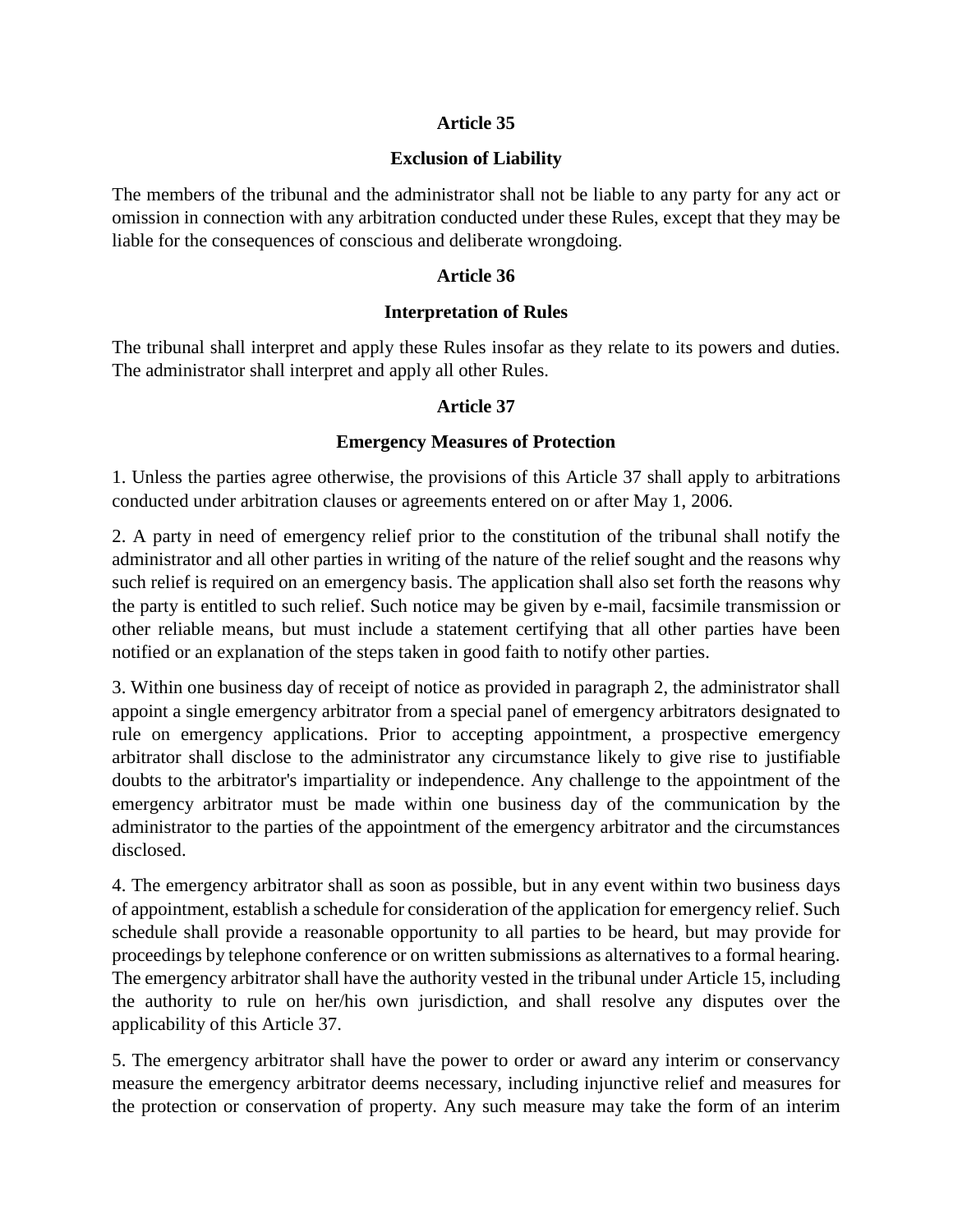award or of an order. The emergency arbitrator shall give reasons in either case. The emergency arbitrator may modify or vacate the interim award or order for good cause shown.

6. The emergency arbitrator shall have no further power to act after the tribunal is constituted. Once the tribunal has been constituted, the tribunal may reconsider, modify or vacate the interim award or order of emergency relief issued by the emergency arbitrator. The emergency arbitrator may not serve as a member of the tribunal unless the parties agree otherwise.

7. Any interim award or order of emergency relief may be conditioned on provision by the party seeking such relief of appropriate security.

8. A request for interim measures addressed by a party to a judicial authority shall not be deemed incompatible with this Article 37 or with the agreement to arbitrate or a waiver of the right to arbitrate. If the administrator is directed by a judicial authority to nominate a special master to consider and report on an application for emergency relief, the administrator shall proceed as in Paragraph 2 of this article and the references to the emergency arbitrator shall be read to mean the special master, except that the special master shall issue a report rather than an interim award.

9. The costs associated with applications for emergency relief shall initially be apportioned by the emergency arbitrator or special master, subject to the power of the tribunal to determine finally the apportionment of such costs.

# Administrative Fees

The administrative fees of the ICDR are based on the amount of the claim or counterclaim. Arbitrator compensation is not included in this schedule. Unless the parties agree otherwise, arbitrator compensation and administrative fees are subject to allocation by the arbitrator in the award.

# Pilot Flexible Fee Schedule

Recognizing the continued fragility of the business environment and wishing to provide costsaving alternatives to parties filing an arbitration case, the American Arbitration Association is offering an optional fee payment schedule that parties may choose instead of the Standard Fee Schedule.

It is a pilot that will be available on cases filed through May 30, 2010, and it is intended to give parties added flexibility in both filing and in selection of arbitrators. Please call 1-800-778-7879 or your nearest office if you have questions.

A non-refundable Initial Filing Fee is payable in full by a filing party when a claim, counterclaim, or additional claim is filed. Upon receipt of the Demand for Arbitration, the AAA will promptly initiate the case and notify all parties as well as establish the due date for filing of an Answer, which may include a Counterclaim. In order to proceed with the further administration of the arbitration and appointment of the arbitrator(s), the appropriate, non-refundable

Proceed Fee outlined below must be paid. If a Proceed Fee is not submitted within ninety (90) days of the filing of the Claimant's Demand for Arbitration, the Association will administratively close the file and notify all parties.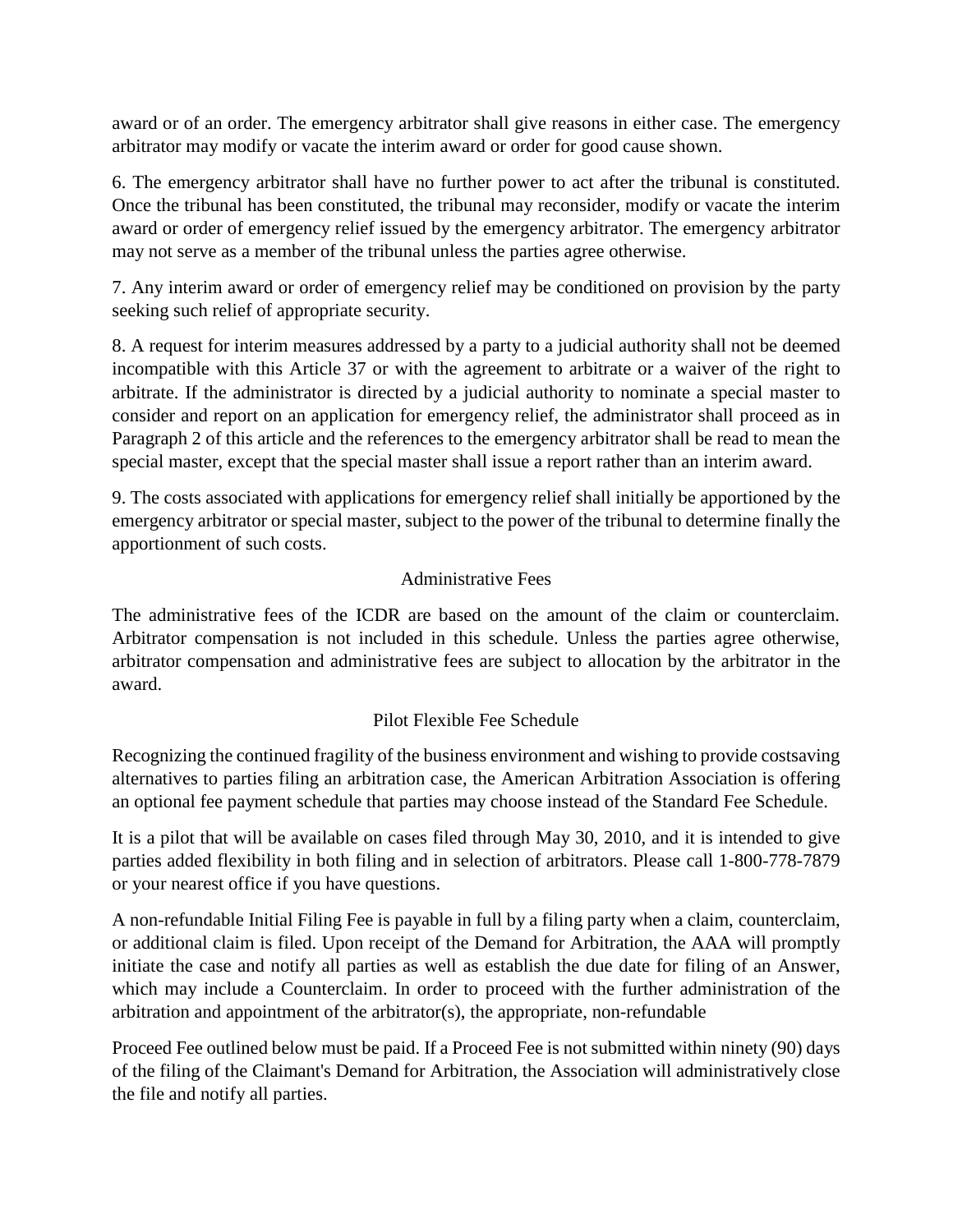# *No refunds or refund schedule will apply to the Filing or Proceed Fees once received*.

Savings for Mutual Arbitrator Appointment by Parties: Proceed Fees may be reduced by fifty (50) percent where parties mutually select and appoint their arbitrator(s) without the AAA providing a list of arbitrators and an appointment process. Parties must provide the Case Manager with the appropriate stipulations and information pertaining to arbitrator(s) that have been mutually selected and have accepted their appointment(s). Forms for confirmation of arbitrators mutually selected and appointed by the parties are available through the Case Manager or AAA regional office.

The Flexible Fee Schedule below also may be utilized for the filing of counterclaims. However, as with the Claimant's claim, the counterclaim will not be presented to the arbitrator until the Proceed Fee is paid.

A Final Fee will be incurred for all claims and/or counterclaims that proceed to their first hearing. This fee will be payable in advance when the first hearing is scheduled but will be refunded at the conclusion of the case if no hearings have occurred. However, if the Association is not notified of a cancellation at least 24 hours before the time of the scheduled hearing, the Final Fee will remain due and will not be refunded.

| Amount of Claim                      | <b>Initial Filing Fee</b> | Proceed Fee                                                                  | Final Fee |
|--------------------------------------|---------------------------|------------------------------------------------------------------------------|-----------|
| Above \$0 to \$10,000                | \$300                     | \$550                                                                        | \$200     |
| Above \$10,000 to<br>\$75,000        | \$500                     | \$600                                                                        | \$300     |
| Above \$75,000 to<br>\$150,000       | \$500                     | \$1,500                                                                      | \$750     |
| Above \$150,000 to<br>\$300,000      | \$500                     | \$2,525                                                                      | \$1,250   |
| Above \$300,000 to<br>\$500,000      | \$1,000                   | \$3,750                                                                      | \$1,750   |
| Above \$500,000<br>\$1,000,000       | \$1,000                   | \$5,600                                                                      | \$2,500   |
| Above \$1,000,000 to<br>\$5,000,000  | \$1,000                   | \$7,800                                                                      | \$3,250   |
| Above \$5,000,000 to<br>\$10,000,000 | \$2,000                   | \$9,000                                                                      | \$4,000   |
| Above \$10,000,000                   | \$2,500                   | \$11,500 plus .01% of<br>claim amount over<br>\$10,000,000 up to<br>\$65,000 | \$6,000   |
| Non-Monetary                         | \$1,000                   | \$2,750                                                                      | \$1,250   |

All fees will be billed in accordance with the following schedule: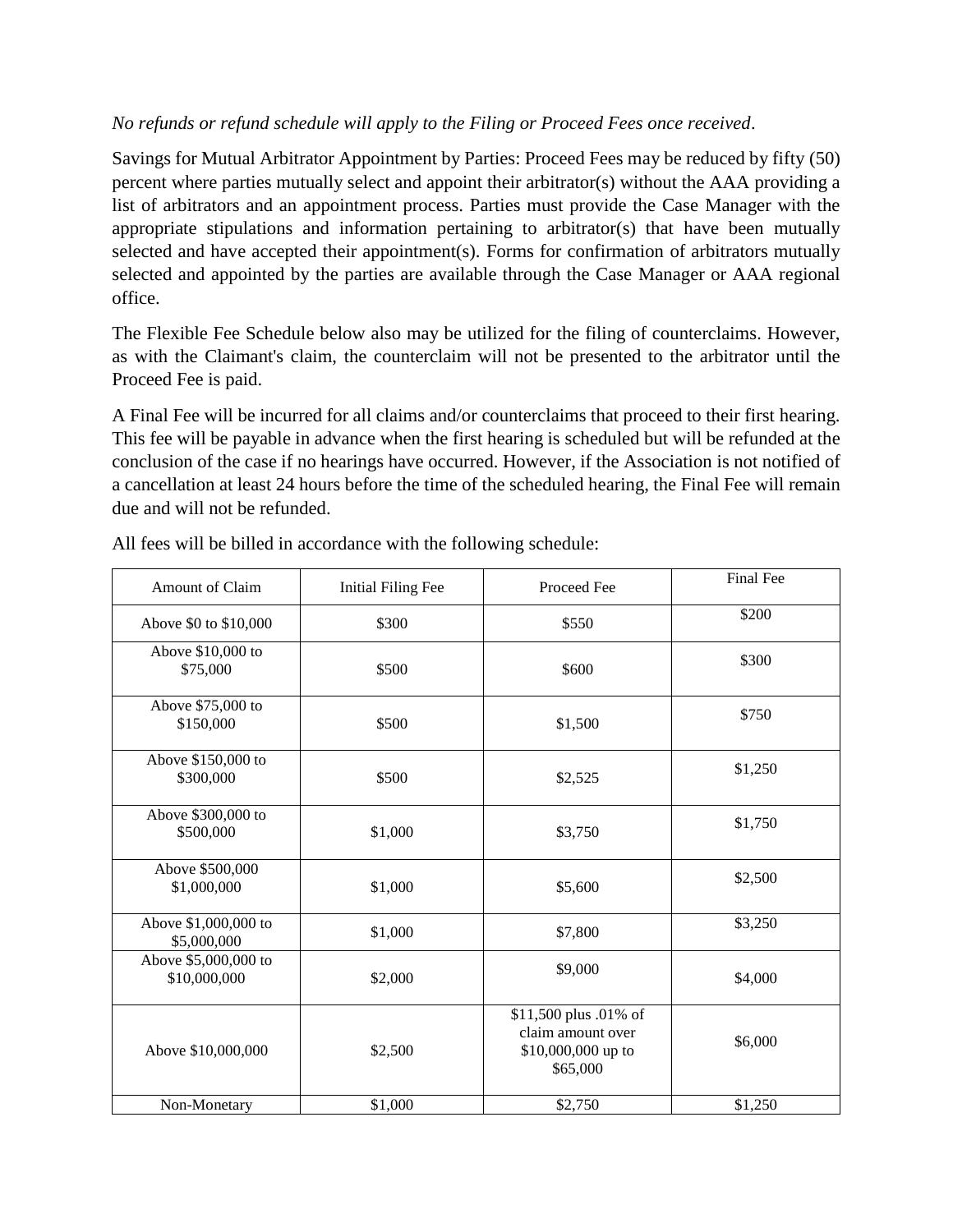| ⌒<br>√`∩nsent⊹<br>$-2$<br>AVSITI.<br>VALIMATI<br>. |  |  |
|----------------------------------------------------|--|--|

\**Where an arbitrator has been pre-selected and appointed by the parties, the Proceed Fee will be reduced by fifty percent (50%).*

\*\**This fee is applicable only when a claim or counterclaim is not for a monetary amount. Where a monetary claim amount is not known, parties will be required to state a range of claims or be subject to the highest possible filing fee (see fee range for claims above \$10,000,000.00).*

\*\*\**The AAA may assist the parties with the appointment of an arbitrator for the sole purpose of having their Consent Award signed. For more information, please contact your local AAA office, case management center, or our Customer Service desk at 1-800-778-7879.*

All fees are subject to increase if the amount of a claim or counterclaim is modified after the initial filing date. Fees are subject to decrease if the amount of a claim or counterclaim is modified before the first hearing. The minimum fees for any case having three or more arbitrators are \$1,000 for the Initial Filing Fee; \$3,750 for the Proceed Fee; and \$1,750 for the Final Fee. Under the Flexible Fee Schedule, a party's obligation to pay the Proceed Fee shall remain in effect regardless of any agreement of the parties to stay, postpone or otherwise modify the arbitration proceedings. Parties that, through mutual agreement, have held their case in abeyance for one year will be assessed an annual abeyance fee of \$300. If a party refuses to pay the assessed fee, the other party or parties may pay the entire fee on behalf of all parties, otherwise the matter will be closed.

Note: The date of receipt by the AAA of the demand/notice for arbitration will be used to calculate the ninety(90)-day time limit for payment of the Proceed Fee.

#### Standard Fee Schedule

An initial filing fee is payable in full by a filing party when a claim, counterclaim, or additional claim is filed. A case service fee will be incurred for all cases that proceed to their first hearing. This fee will be payable in advance at the time that the first hearing is scheduled. This fee will be refunded at the conclusion of the case if no hearings have occurred.

However, if the administrator is not notified at least 24 hours before the time of the scheduled hearing, the case service fee will remain due and will not be refunded. These fees will be billed in accordance with the following schedule:

| Amount of Claim                      | Initial Filing Fee | Case Service Fee |
|--------------------------------------|--------------------|------------------|
| Above \$0 to \$10,000                | \$750              | \$200            |
| Above \$10,000 to<br>\$75,000        | \$950              | \$300            |
| Above \$75,000 to<br>\$150,000       | \$1,800            | \$750            |
| Above \$150,000 to<br>\$300,000      | \$2,750            | \$1,250          |
| Above \$300,000 to<br>\$500,000      | \$4,250            | \$1,750          |
| Above \$500,000 to<br>\$1,000,000    | \$6,000            | \$2,500          |
| Above \$1,000,000 to<br>\$5,000,000  | \$8,000            | \$3,250          |
| Above \$5,000,000 to<br>\$10,000,000 | \$10,000           | \$4,000          |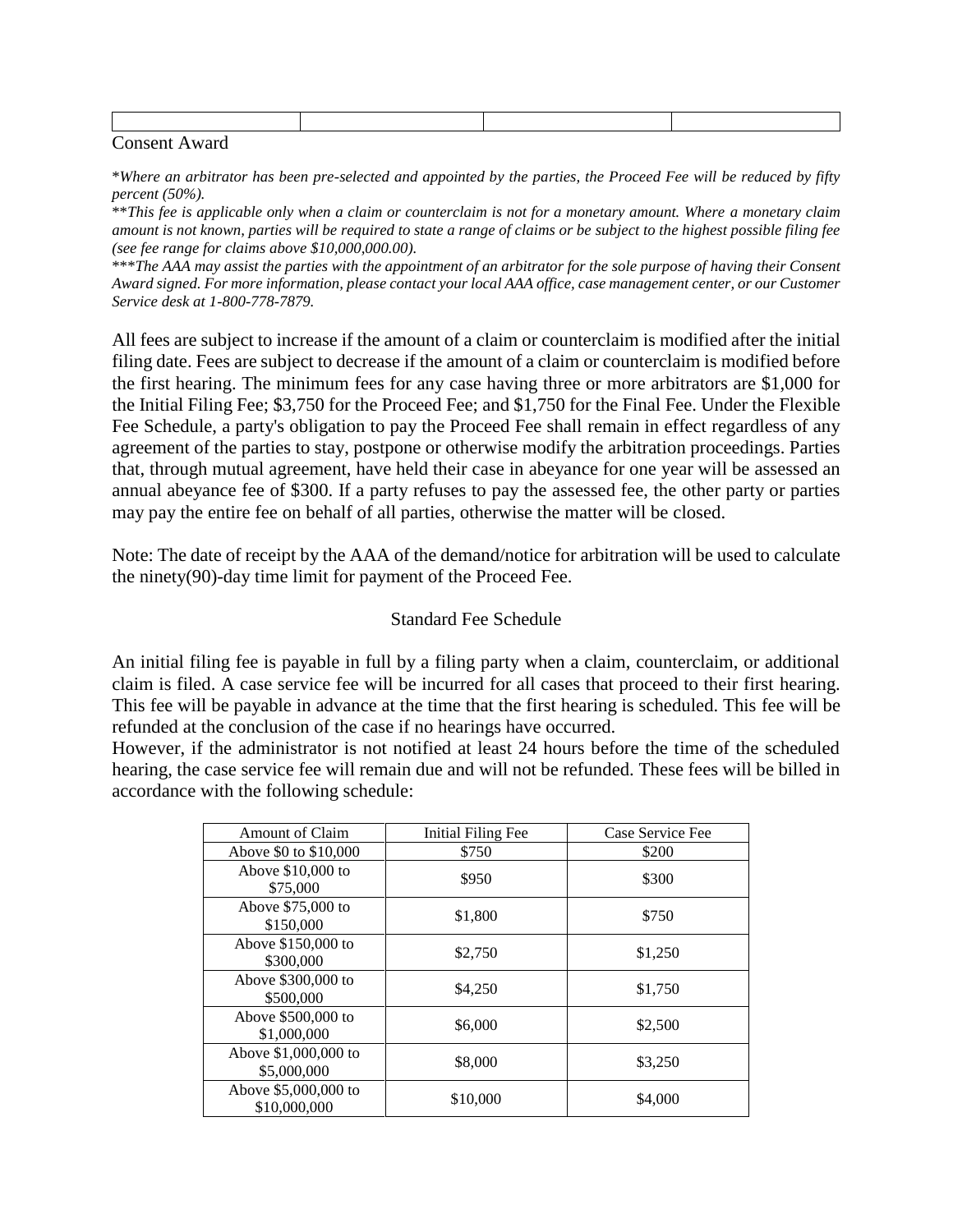|                    | Base fee of \$12,500 plus<br>$.01\%$             |         |  |
|--------------------|--------------------------------------------------|---------|--|
| Above \$10,000,000 | of the amount of claim<br>above<br>\$10 million. | \$6000  |  |
|                    | \$3,250 Filing fees capped                       |         |  |
| Nonmonetary Claims | at                                               | \$1,250 |  |
|                    | \$65,000                                         |         |  |

\**This fee is applicable only when a claim or counterclaim is not for a monetary amount. Where a monetary claim amount is not known, parties will be required to state a range of claims or be subject to the highest possible filing fee.*

Fees are subject to increase if the amount of a claim or counterclaim is modified after the initial filing date. Fees are subject to decrease if the amount of a claim or counterclaim is modified before the first hearing. The minimum fees for any case having three or more arbitrators are \$2,750 for the filing fee, plus a \$1,250 case service fee.

Parties on cases filed under either the Pilot Flexible Fee Schedule or the Standard Fee Schedule that are held in abeyance for one year by agreement, will be assessed an annual abeyance fee of \$300. If a party refuses to pay the assessed fee, the other party or parties may pay the entire fee on behalf of all parties, otherwise the matter will be closed.

# Refund Schedule

The ICDR offers a refund schedule on filing fees connected with the Standard Fee Schedule. For cases with claims up to \$75,000, a minimum filing fee of \$300 will not be refunded. For all other cases, a minimum fee of \$500 will not be refunded. Subject to the minimum fee requirements, refunds will be calculated as follows:

• 100% of the filing fee, above the minimum fee, will be refunded if the case is settled or withdrawn within five calendar days of filing.

• 50% of the filing fee will be refunded if the case is settled or withdrawn between six and 30 calendar days of filing.

• 25% of the filing fee will be refunded if the case is settled or withdrawn between 31 and 60 calendar days of filing. No refund will be made once an arbitrator has been appointed (this includes one arbitrator on a three-arbitrator panel). No refunds will be granted on awarded cases.

Note: The date of receipt of the demand for arbitration with the ICDR will be used to calculate refunds of filing fees for both claims and counterclaims.

# Suspension for Nonpayment

If arbitrator compensation or administrative charges have not been paid in full, the administrator may so inform the parties in order that one of them may advance the required payment. If such